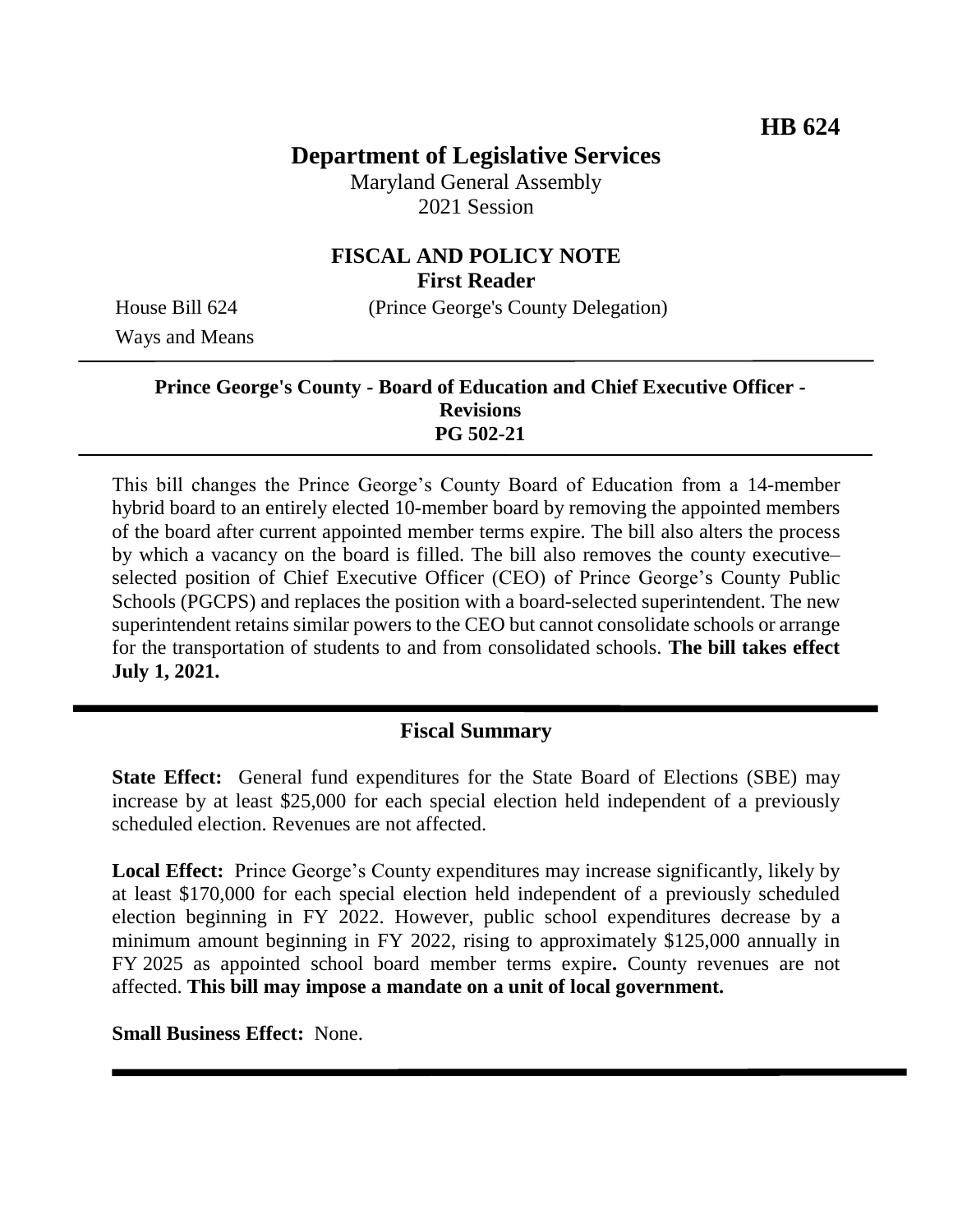## **Analysis**

**Bill Summary:** The bill removes the four appointed members of the Prince George's County Board of Education. Under the bill, the board would consist of nine elected members, each of whom resides in a different school board district and is elected from voters of that district, and one student member in eleventh or twelfth grade in PGCPS selected by the Prince George's Regional Association of Student Governments. Because the bill does not remove the current appointed members from their positions, those members currently serving will be able to finish their term, after which no new appointment will be made.

The bill removes the authority of the county executive to appoint a qualified individual to fill a seat vacated before the end of an elected member's term. The bill instead mandates that seats made vacant 180 days or less before the end of the member's term in office must remain vacant until a successor is elected.

When a seat becomes vacant more than 180 days before the end of that member's term, a special primary and general election must occur to fill the seat for the remainder of the term. Within 7 days of a vacancy, the county council must adopt a resolution directing that such a special election occurs. The county council must consult with the board of elections before adopting the resolution. The resolution must specify the filing deadlines for board candidates and the dates of the primary and general election. Within 7 days of adopting such a resolution, the board of elections must publish relevant information in at least one newspaper of general circulation. Candidates for a vacancy must file a certificate of candidacy no later than 28 days before a special election. The bill specifies other details regarding the special election including, but not limited to, the timeframe within which a special election must occur, polling place hours of operation, and required distribution of and information in a specimen ballot.

Prince George's County must fund a special election held to fill a vacancy on the board. The board of elections must submit a request for a supplemental budget appropriation to the Prince George's County Director of the Office of Management and Budget to cover the cost of a special election within 60 days of the election. A special election held to fill a vacancy on the board must be governed by Title 8, Subtitle 8 of the Election Law Article.

The bill removes the authority of the county executive to appoint a chair and vice chair of the county board and mandates that the county board hold a meeting on the first Monday in December to elect a chair and vice chair. The bill reduces by two members, the number of affirmative votes needed to pass a motion. Because the total number of board members would be reduced, the number needed for a majority is also reduced.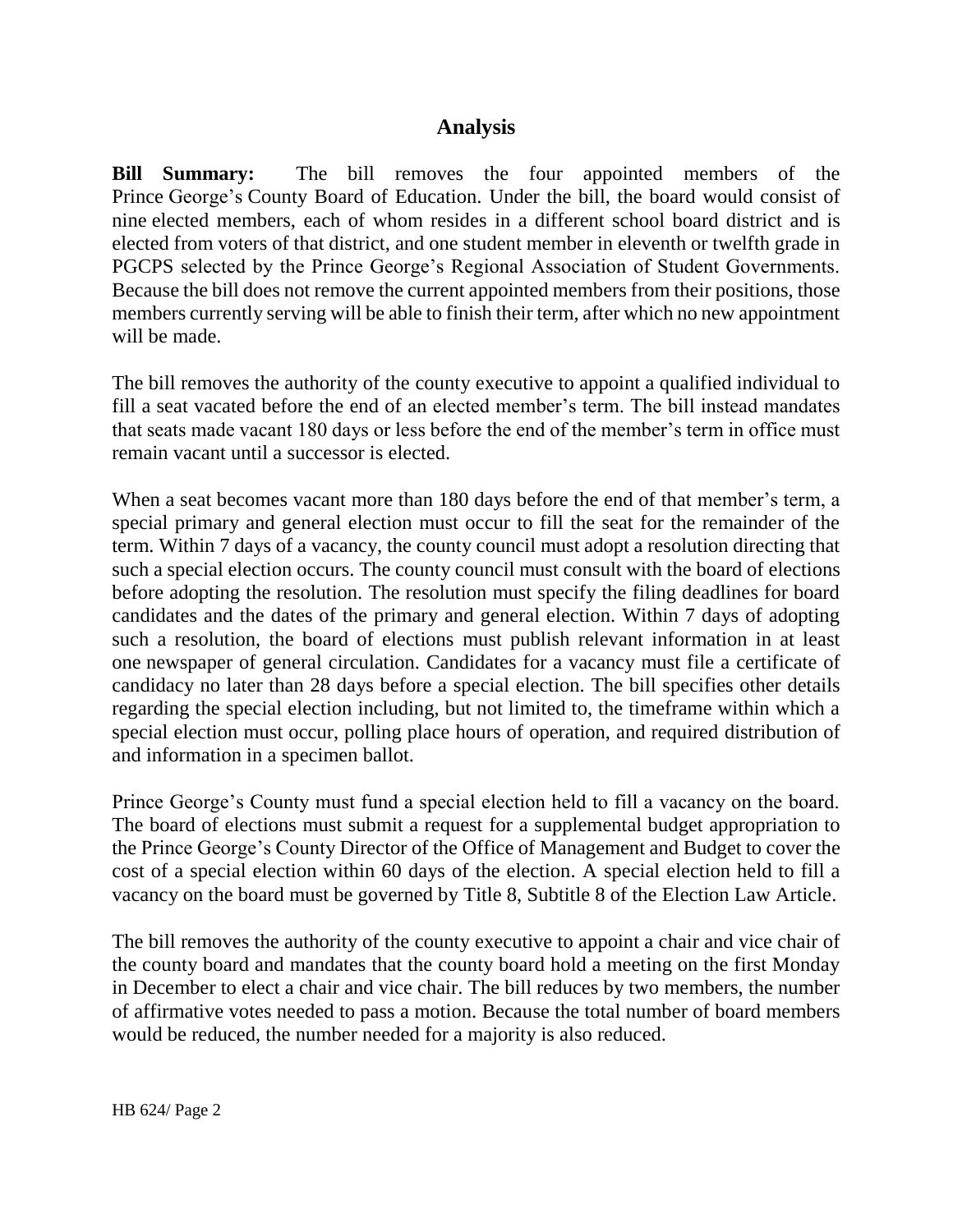The bill also removes the county executive-selected CEO position (which fulfils the roles and duties fulfilled by a superintendent in other counties) and replaces the position with a board-selected superintendent. The new superintendent retains similar powers to the CEO, but cannot consolidate schools or arrange for the transportation of students to and from consolidated schools. The bill removes language exempting Prince George's County from provisions relating to school superintendents and removes language specifying the CEO position and appointment process.

Under the bill, the Prince George's County Superintendent, like all other county superintendents, holds a term of four years beginning July 1 and must be appointed by the county board of education, among other things. Under the bill, a superintendent must (1) be eligible for the office, (2) have graduated from an accredited college or university, and (3) have completed two years of graduate work in specified fields. On notification of pending criminal charges, the board may suspend the superintendent until final dispensation of charges.

Finally, the bill makes conforming changes to reflect the superintendent holding responsibilities previously held by the CEO including, but not limited to, carrying out the laws relating to schools, carrying out the policies, rules and regulations of the State and county board, and hiring and setting salaries of specified executive staff.

**Current Law:** The composition and authority of the Prince George's County Board of Education have been affected several times in recent years due to legislation adopted by the General Assembly. Major legislation affecting the county board was enacted in 2002, 2008, and 2013.

Chapter 289 of 2002 eliminated the then-existing Prince George's County Board of Education and established a new county board of education. The new board consisted of nine voting members jointly appointed by the county executive and the Governor from a list of nominees submitted by the State Board of Education. At least four voting members had to have management experience, at least three members had to possess a high level of knowledge concerning education, at least one member had to be a parent of a student in a Prince George's County public school, and at least one member had to have knowledge or experience in the education of students with disabilities. In addition to the nine voting members, one student with limited voting privileges served on the new board. The new board members took office June 1, 2002, and their terms expired December 3, 2006.

Chapter 289 also eliminated the existing Prince George's County Superintendent of Schools position and replaced it with a CEO. The CEO acted as the executive officer, secretary, and treasurer of the new board and was responsible for the overall administration of the county public school system. The new board employed and established the salary of the CEO. The CEO's contract, which could not exceed four years, provided that continued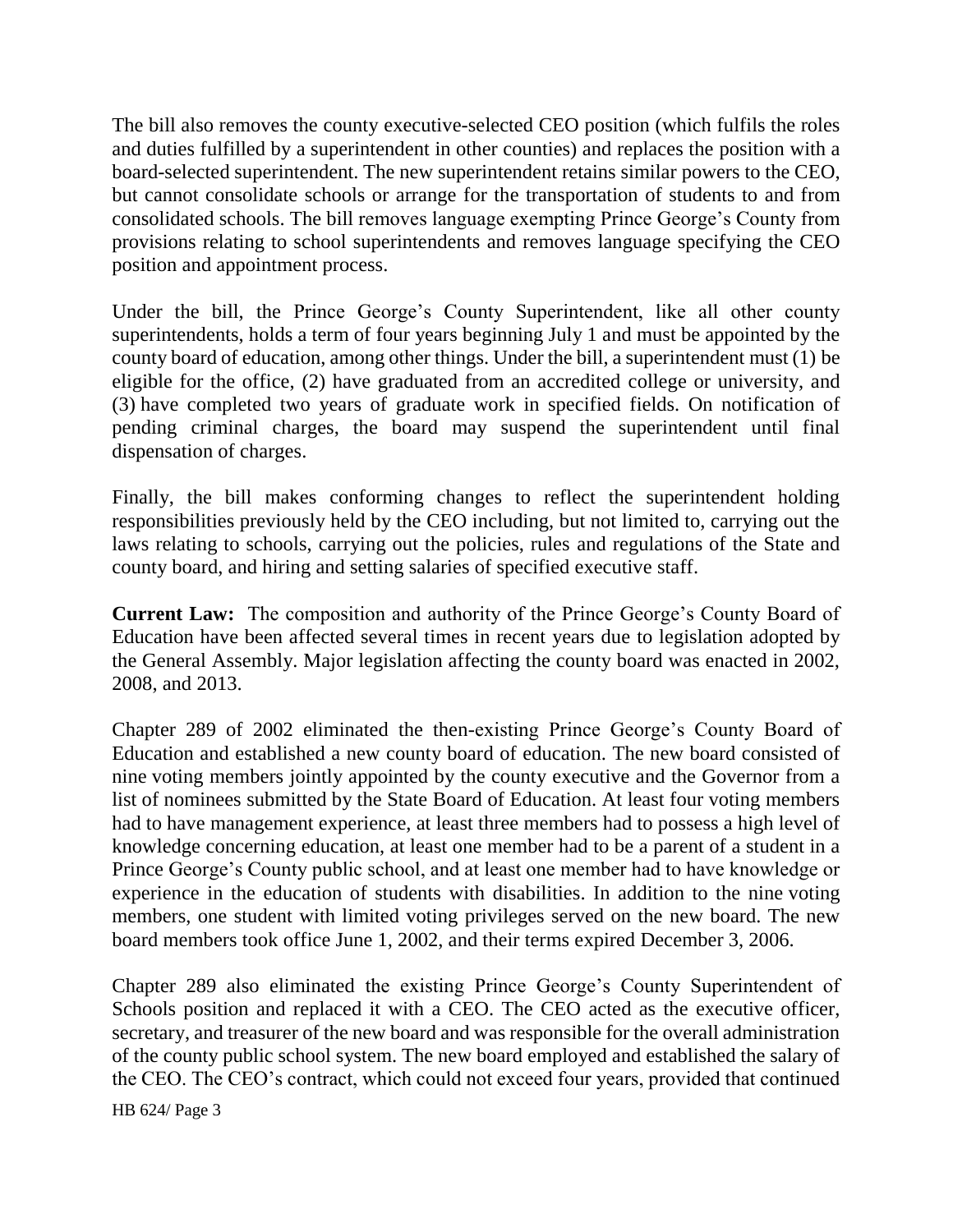employment was contingent on demonstrable improvement in student performance and successful management of the school system. The provisions establishing the CEO and the CEO's responsibilities expired on June 30, 2006.

Chapter 289 also required the CEO to select and establish salaries for a chief academic officer (CAO), a chief financial officer (CFO), and a chief accountability officer for the PGCPS system. The selection of officers and establishment of officers' salaries were subject to the approval of the new board. The CAO and the chief accountability officer positions expired on June 30, 2006, but the CFO position continued past that date.

Pursuant to Chapter 289, on December 4, 2006, a newly elected board replaced the appointed board. The board consisted of nine elected members and one student member. Four were elected from the county at-large, and the remaining five were each elected from a different school board district.

Chapters 348 and 349 of 2008 repealed the statutory position of CFO for the PGCPS system and established, following the 2010 general election, a board structure that eliminated the four at-large members and established nine school board districts.

Chapter 147 of 2013 altered the membership of the county board by adding four appointed members to the existing elected board. The county executive appoints three members with certain experience requirements, and the county council appoints one member who must be a parent of a student in the county school system. If a seat held by an elected member becomes vacant, the county executive must appoint a qualified individual for the remainder of the term, with the appointment subject to rejection by a two-thirds vote of the county council. Chapter 147 also enhanced the authority of the Prince George's County superintendent of schools and designated the position as the CEO. Further, the legislation provided the county executive additional authority to select the CEO while reducing the authority of the county board of education.

Under Chapter 147, the CEO is selected by the county executive from a list of three nominees recommended by a search committee and is appointed by the board after a contract (which determines the CEO's compensation) is negotiated by the chair of the board. The search committee consists of one member of the State Board of Education appointed by the State Superintendent and two residents of Prince George's County appointed by the Governor. The initial search committee must be appointed by June 1, 2013. The search committee must review any data regarding potential candidates that has been collected and provided by a search firm since September 2012.

HB 624/ Page 4 The State Superintendent of Schools must approve the appointment of the CEO or give the reasons for disapproval to the county board and the county executive. The CEO serves for a four-year term beginning July 1; however, a new CEO may be appointed after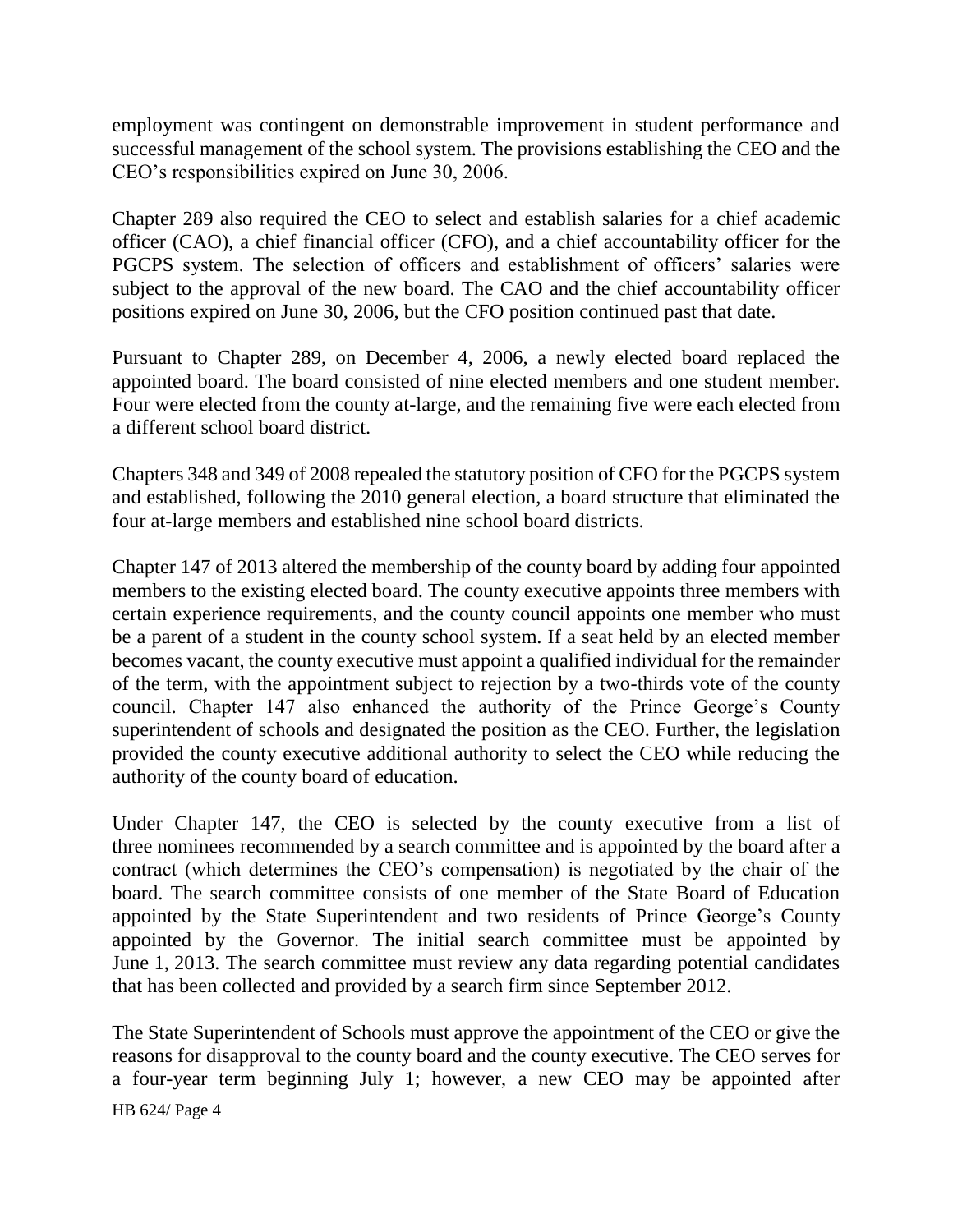July 1, 2013, to a four-year term ending June 30, 2017. The chapter also provides for either reappointment of the CEO, appointment of a new CEO, and in the case of a vacancy, appointment of an interim CEO.

The CEO is the executive officer, secretary, and treasurer of the county board of education. The CEO is responsible for overall administration of the county school system and for the day-to-day management and oversight of the fiscal affairs of the school system. The CEO is also responsible for the development and implementation of curriculum and instruction and for hiring a chief operating officer, CFO, a CAO, a chief of staff, a board liaison, and other executive staff. The board of education generally may not implement a policy or take any action that contradicts the CEO's day-to-day management and oversight of fiscal affairs. Except for specified personnel matters, the county board may only take an action contrary to the action of the CEO with a vote of two-thirds of all voting members. The CEO may consolidate schools if practicable.

Chapter 437 of 2014 further altered the process to fill a vacancy, requiring the Prince George's County Executive to transmit to the clerk of the Prince George's County Council the name of an appointee to fill the vacancy of a seat that was held by an elected member of the Prince George's County Board of Education. Such an appointment is considered approved unless the county council disapproves by a two-thirds vote within 45 days after the submittal of the name of the appointee.

### *County Superintendents*

The State Superintendent of Schools may remove a local superintendent of schools for immorality, misconduct in office, insubordination, incompetency, or willful neglect of duty. Prior to removing the local superintendent, the State Superintendent must send the local superintendent a copy of the charges against the individual and give the individual an opportunity, within 10 days, to request a hearing. After this 10-day period, but promptly, the local superintendent must have an opportunity to be heard publicly before the State Superintendent in his or her own defense, in person or by counsel.

The salary of a local superintendent may not be decreased during the superintendent's term of office. Each local superintendent must devote full time to public school business.

Generally, the term of a local superintendent of schools is four years, beginning on July 1. A local superintendent continues to serve until a successor is appointed and qualifies. By February 1 of the year in which a term ends, the local superintendent must notify the local board whether the superintendent is a candidate for reappointment. In the year in which a term begins, the local board must appoint a local superintendent between February 1 and June 30. However, if the local board decides to reappoint the incumbent superintendent, the local board must take final action at a public meeting no later than March 1 of that year.

HB 624/ Page 5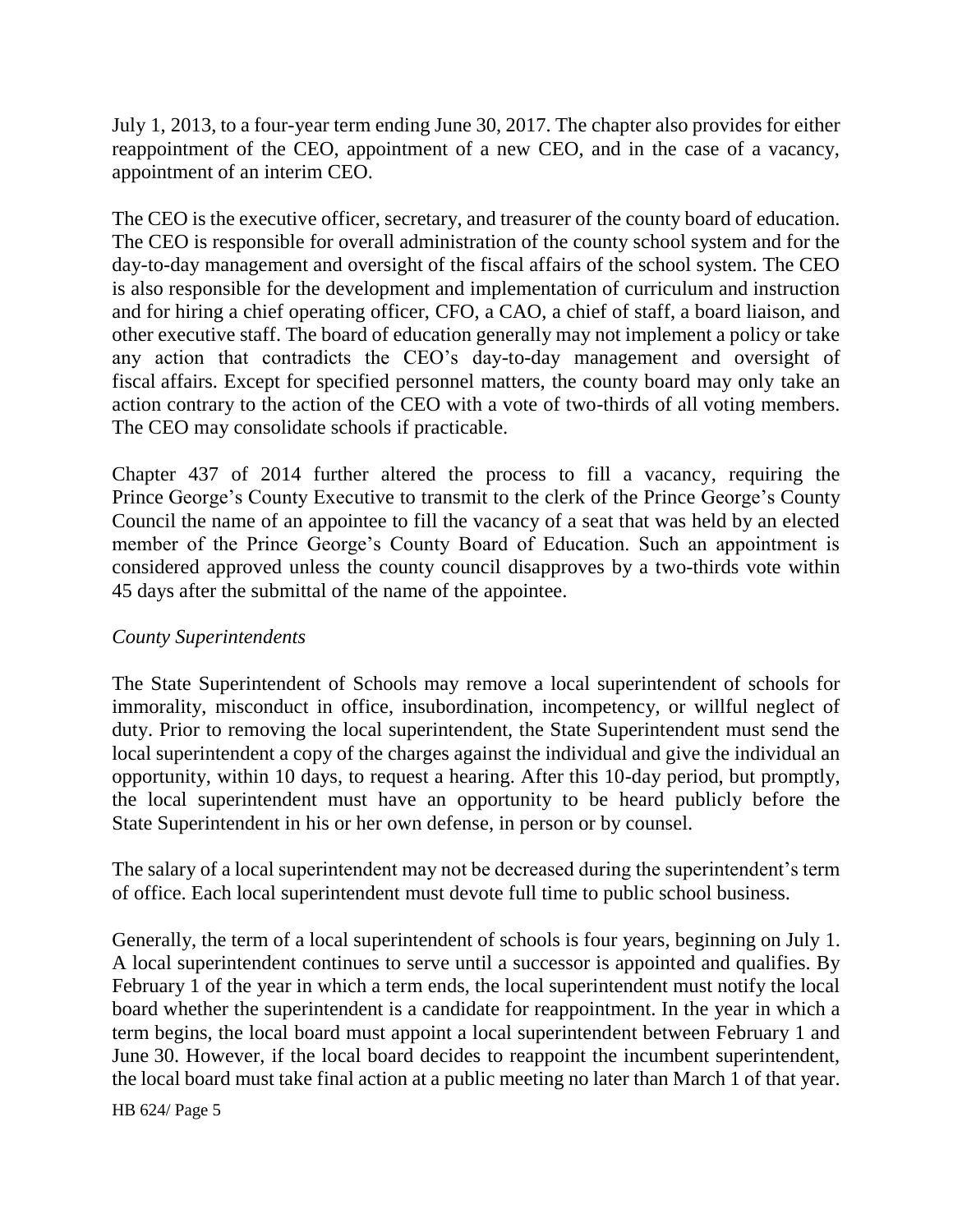If (1) a vacancy in the position of local superintendent occurs or (2) the local board is unable to appoint a county superintendent by July 1 of a year in which a term begins, an interim superintendent must be appointed. These provisions do not fully apply to Baltimore City and Prince George's County. Baltimore City and Prince George's County each have a CEO of the school system rather than a superintendent.

The CEO in Prince George's County also holds special authorities beyond those of a normal school superintendent. Specifically, the CEO has the authority to consolidate schools if practicable and arrange for transportation of students to and from consolidates schools.

## *Local Boards of Education in Maryland*

The Prince George's County Board of Education is 1 of 4 hybrid school boards in the State consisting of both elected and appointed members. There is 1 appointed school board in the State and 19 have elected boards. **Appendix – Local Boards of Education Membership** shows the selection methods, terms of office, and membership of the 24 local boards of education.

**State Expenditures:** General fund expenditures increase by at least \$25,000 for each single special election (special primary or general election) held independent of a previously scheduled election, to fill a vacancy for an elected member on the Prince George's County Board of Education, reflecting the State share of certain voting system-related costs. SBE generally shares voting system-related costs, such as voting equipment delivery, voting system/machine technicians, and ballot printing costs, with the local boards of elections (pursuant to a requirement under Chapter 564 of 2001), though some local boards obtain certain services such as voting system/machine technicians independently and bear the whole cost of those services.

**Local Fiscal Effect:** Prince George's County expenditures increase by at least \$170,000 for each single special election (special primary or general election) held independent of a previously scheduled election to fill a vacancy for an elected member on the Prince George's County Board of Education. For a special election held at polling places, election judge costs make up a significant portion of the overall costs of the election. The bill requires that the board of elections submit a request for a supplemental budget appropriation to the Prince George's County Director of the Office of Management and Budget to cover the cost of a special election.

The bill will decrease PGCPS expenditures by a minimum amount in fiscal 2022, rising to approximately \$125,000 annually in fiscal 2025 when all appointed member terms expire. Each nonstudent member, other than the chair of the board is entitled to at least \$18,000 annually in compensation, plus any fringe or health benefits Prince George's County may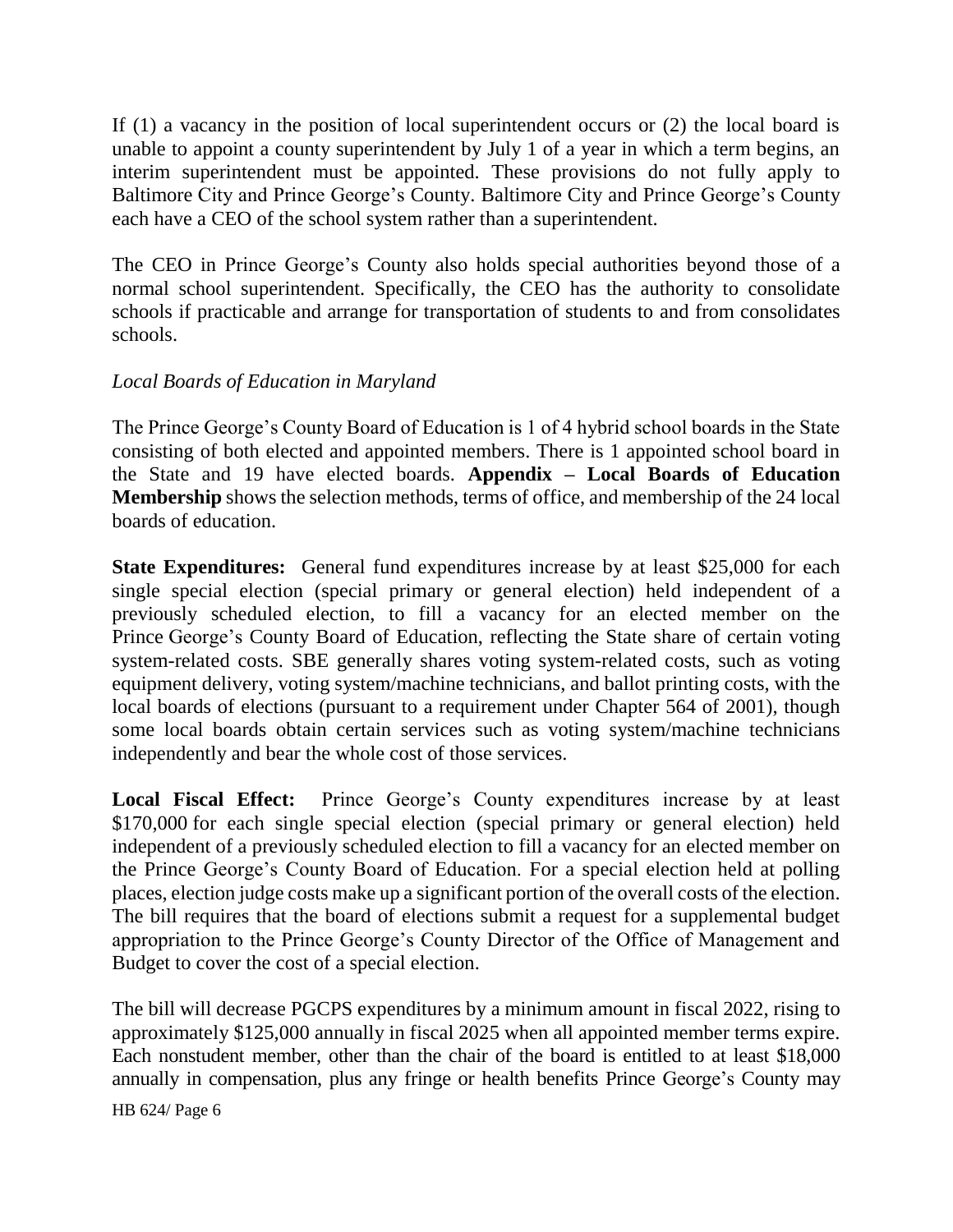offer. The smaller board size means PGCPS no longer must compensate the four appointed members of the board or elect to provide those members with health insurance and other fringe benefits.

# **Additional Information**

**Prior Introductions:** None.

**Designated Cross File:** None.

**Information Source(s):** Prince George's County; Maryland State Department of Education; Maryland State Board of Elections; Prince George's County Public Schools; Department of Legislative Services

**Fiscal Note History:** First Reader - February 4, 2021 rh/hlb

Analysis by: Michael E. Sousane Direct Inquiries to:

(410) 946-5510 (301) 970-5510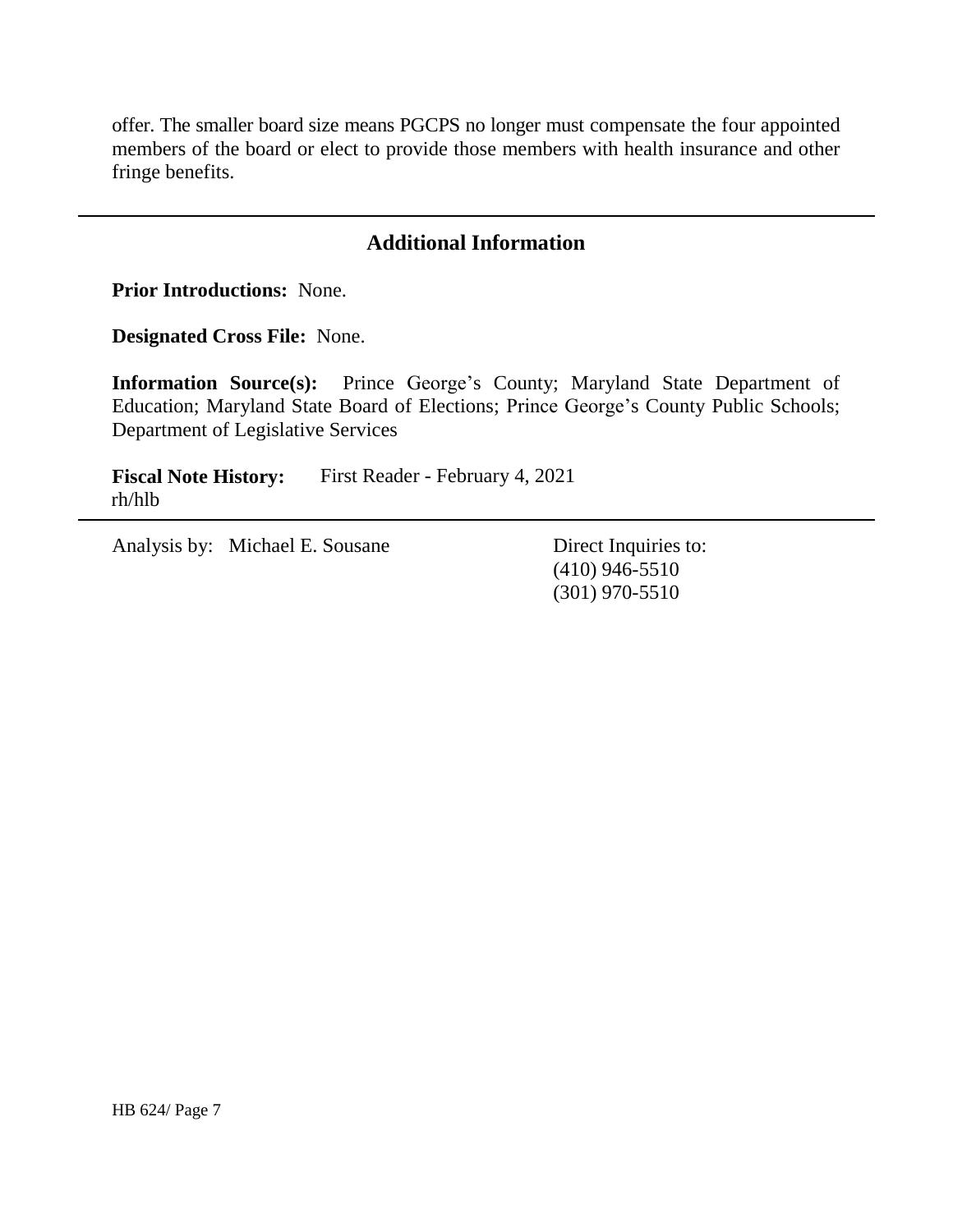# **Appendix – Local Boards of Education Membership**

#### **Membership**

The composition of the local boards of education varies, with members serving three- to four year terms. Nineteen counties have elected school boards, four counties have combined appointed/elected school boards, and one school board consists of appointed members only, until the 2022 general election when it will become an appointed/elected school board. Twenty-two boards have student members but only seven boards allow student members to vote, which generally excludes collective bargaining and other personnel and budgetary decisions. The exhibit below shows the selection methods, terms of office, and membership of the 24 local school boards.

| <b>School System</b>        | <b>Number of</b><br><b>Members</b> | Term    |     | <b>Means of Selection</b> <sup>1</sup>                                                                             |
|-----------------------------|------------------------------------|---------|-----|--------------------------------------------------------------------------------------------------------------------|
| Allegany                    | 6                                  | 4 years | E   | 5 from county at large<br>1 student (nonvoting, one-year term)                                                     |
| Anne Arundel <sup>2</sup>   | 8                                  | 4 years | E   | 7 from councilmanic districts<br>1 student (one-year term)                                                         |
| Baltimore City <sup>3</sup> | 10                                 | 3 years | A   | 9 from city at large<br>1 student (one-year term)                                                                  |
| Baltimore <sup>4</sup>      | 12                                 | 4 years | A/E | 4 from county at large (appointed)<br>7 from councilmanic districts (elected)<br>1 student (one-year term)         |
| Calvert                     | 6                                  | 4 years | E   | 2 from county at large<br>3 from commissioner districts<br>1 student (nonvoting, one-year term)                    |
| Caroline                    | 7                                  | 4 years | A/E | 3 elected from school board districts<br>2 appointed from county at large<br>2 students (nonvoting, one-year term) |
| Carroll                     | 11                                 | 4 years | E   | 5 from county at large<br>5 commissioners ex officio (nonvoting)<br>1 student (nonvoting, one-year term)           |

#### **Local Boards of Education As of December 2020**

HB 624/ Page 8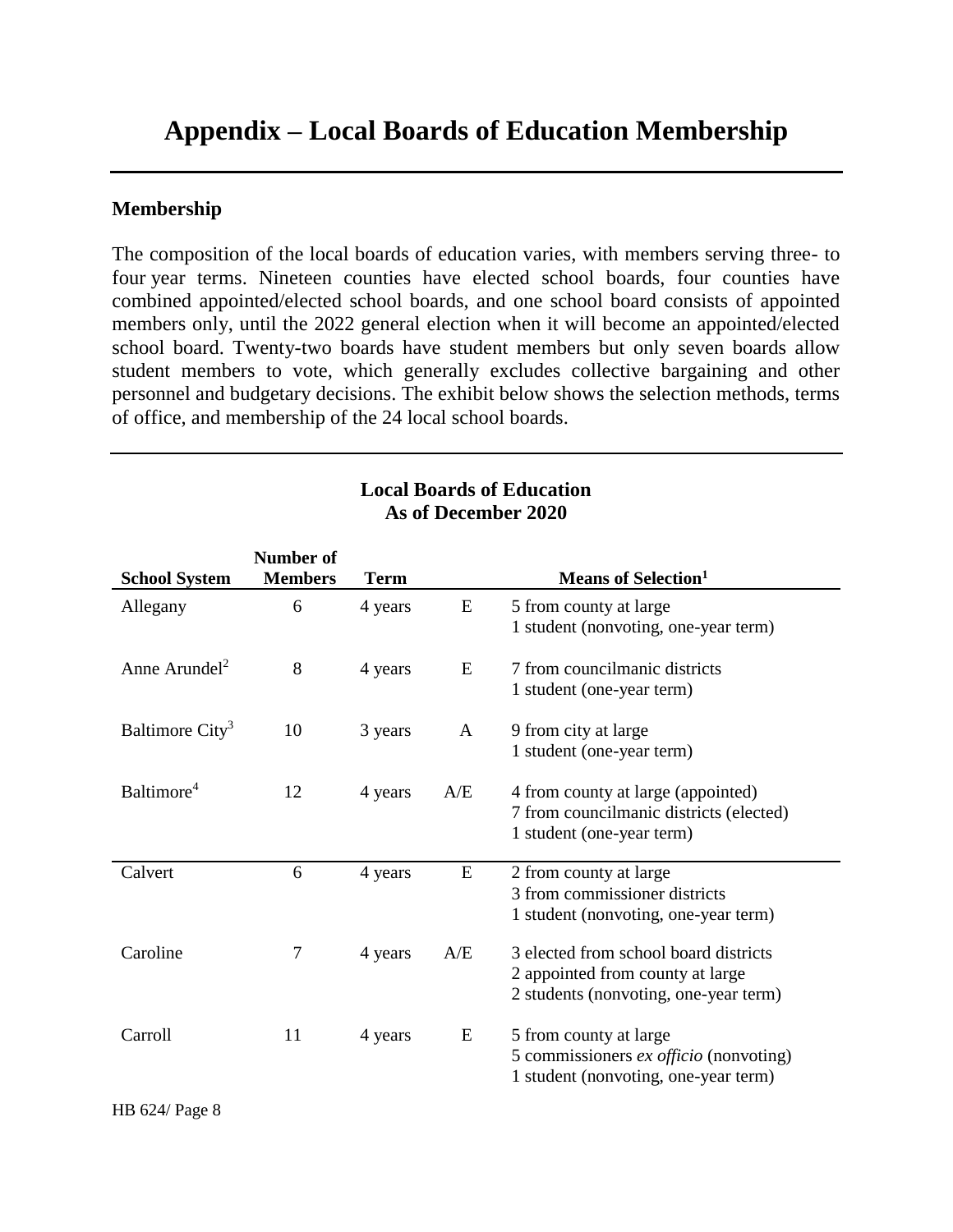| <b>School System</b>         | <b>Number of</b><br><b>Members</b> | Term    |     | <b>Means of Selection</b> <sup>1</sup>                                                                                                            |
|------------------------------|------------------------------------|---------|-----|---------------------------------------------------------------------------------------------------------------------------------------------------|
| Cecil                        | 6                                  | 4 years | E   | 5 from commissioner districts<br>1 student (nonvoting, one-year term)                                                                             |
| Charles                      | 8                                  | 4 years | E   | 7 from county at large<br>1 student (nonvoting, one-year term)                                                                                    |
| Dorchester                   | $\tau$                             | 4 years | E   | 5 from councilmanic districts<br>2 students (nonvoting, one-year term)                                                                            |
| Frederick                    | 8                                  | 4 years | E   | 7 from county at large<br>1 student (nonvoting, one-year term)                                                                                    |
| Garrett                      | 6                                  | 4 years | E   | 2 from county at large<br>3 from commissioner districts<br>1 student (nonvoting, one-year term)                                                   |
| Harford                      | 11                                 | 4 years | A/E | 6 elected from councilmanic districts<br>3 appointed from county at large<br>1 superintendent ex officio (nonvoting)<br>1 student (one-year term) |
| Howard                       | 8                                  | 4 years | E   | 2 from county at large<br>5 from councilmanic districts<br>1 student (one-year term)                                                              |
| Kent <sup>5</sup>            | 6                                  | 4 years | E   | 5 from county at large<br>1 student (nonvoting, one-year term)                                                                                    |
| Montgomery                   | 8                                  | 4 years | E   | 2 from county at large<br>5 from school districts<br>1 student (one-year term)                                                                    |
| Prince George's <sup>6</sup> | 14                                 | 4 years | A/E | 9 elected from school board districts<br>4 appointed by county<br>1 student (one-year term)                                                       |
| Queen Anne's                 | 7                                  | 4 years | E   | 1 from county at large<br>4 from commissioner districts<br>2 students (nonvoting, one-year term)                                                  |
| St. Mary's                   | 6                                  | 4 years | E   | 1 from county at large<br>4 from commissioner districts<br>1 student (nonvoting, one-year term)                                                   |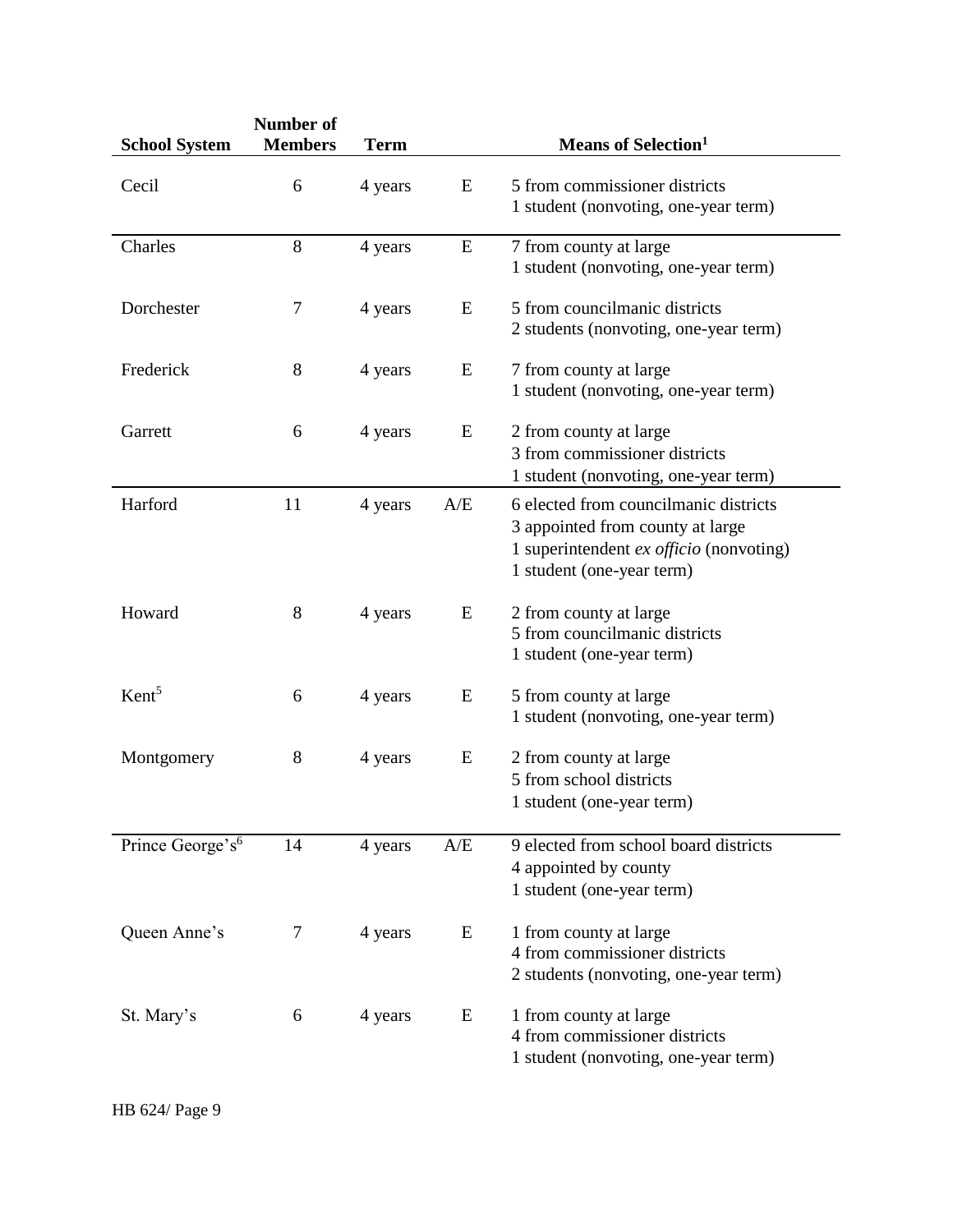| <b>School System</b>    | Number of<br><b>Members</b> | Term    |   | Means of Selection <sup>1</sup>                                        |
|-------------------------|-----------------------------|---------|---|------------------------------------------------------------------------|
| Somerset                | 5                           | 4 years | E | All from commissioner districts                                        |
| Talbot                  | 9                           | 4 years | E | 7 from school board districts<br>2 students (nonvoting, one-year term) |
| Washington <sup>7</sup> | 8                           | 4 years | E | 7 from county at large<br>1 student (nonvoting, one-year term)         |
| Wicomico <sup>8</sup>   |                             | 4 years | E | 5 from councilmanic districts<br>2 from county at large                |
| Worcester               | 10                          | 4 years | E | 7 from commissioner districts<br>3 students (nonvoting, one-year term) |

 ${}^{1}A$  = Appointed by Governor, except in Baltimore City, where board is appointed by the Mayor;  $E = E$ lected; and  $A/E =$  Combined appointed by Governor and elected board, except in Prince George's County. Entries for local boards that are at any point in the process of transitioning between means of selection reflect the final state the board will be in once the transition fully takes effect.

<sup>2</sup>Chapter 473 of 2017 restructured the Anne Arundel County Board of Education from a nine-member appointed board to an eight-member elected board consisting of seven elected members (one from each of the seven councilmanic districts on a nonpartisan basis) and one student member. The terms of the elected members are staggered; four members were elected at the 2018 general election and three members were elected at the 2020 general election as the terms of previously appointed board members expired. In this manner, the elected board is phased in. The members elected in November 2018 serve a six-year term, while the members elected in 2020 serve a four-year term. Thus, beginning in 2024, all members must stand for election. An elected member of the board generally serves a four-year term beginning on the first Monday in December after the member's election and until a successor is elected and qualifies.

<sup>3</sup>Chapter 593 of 2017 repealed the role of the Governor in making appointments to the Baltimore City Board of School Commissioners; it also repealed the Governor's role in filling board vacancies and removing board members. As a result, board members are appointed solely by the Mayor of Baltimore City until the appointed/elected board established by the legislation is executed at the 2022 general election. Chapter 593 also established the Baltimore City Public School Board Community Panel (which the Mayor must convene) and specified its membership. The purpose of the panel is to select nominees to be recommended to the Mayor as qualified candidates for appointment to the board (including candidates for vacancies). If the Mayor elects not to appoint a member or to fill a vacancy from a list submitted by the panel, the Mayor must reconvene the panel to submit additional names of qualified candidates. Beginning with the 2022 general election, the board will be restructured as a hybrid board with two members elected from the city at large, nine members appointed by the Mayor, and one student member. Elected members will serve a four-year term whereas appointed members will serve a three-year term.

<sup>4</sup>Chapters 480 and 481 of 2014 restructured the Baltimore County Board of Education from a 12-member appointed board (including 1 student member) to a 12-member board consisting of 4 at-large members appointed by the Governor, 7 nonpartisan members each elected from one of 7 councilmanic districts, and a student member. The elected members were elected at the general election in November 2018 and serve four-year terms. In addition, Chapters 480 and 481 established the Baltimore County Nominating

HB 624/ Page 10